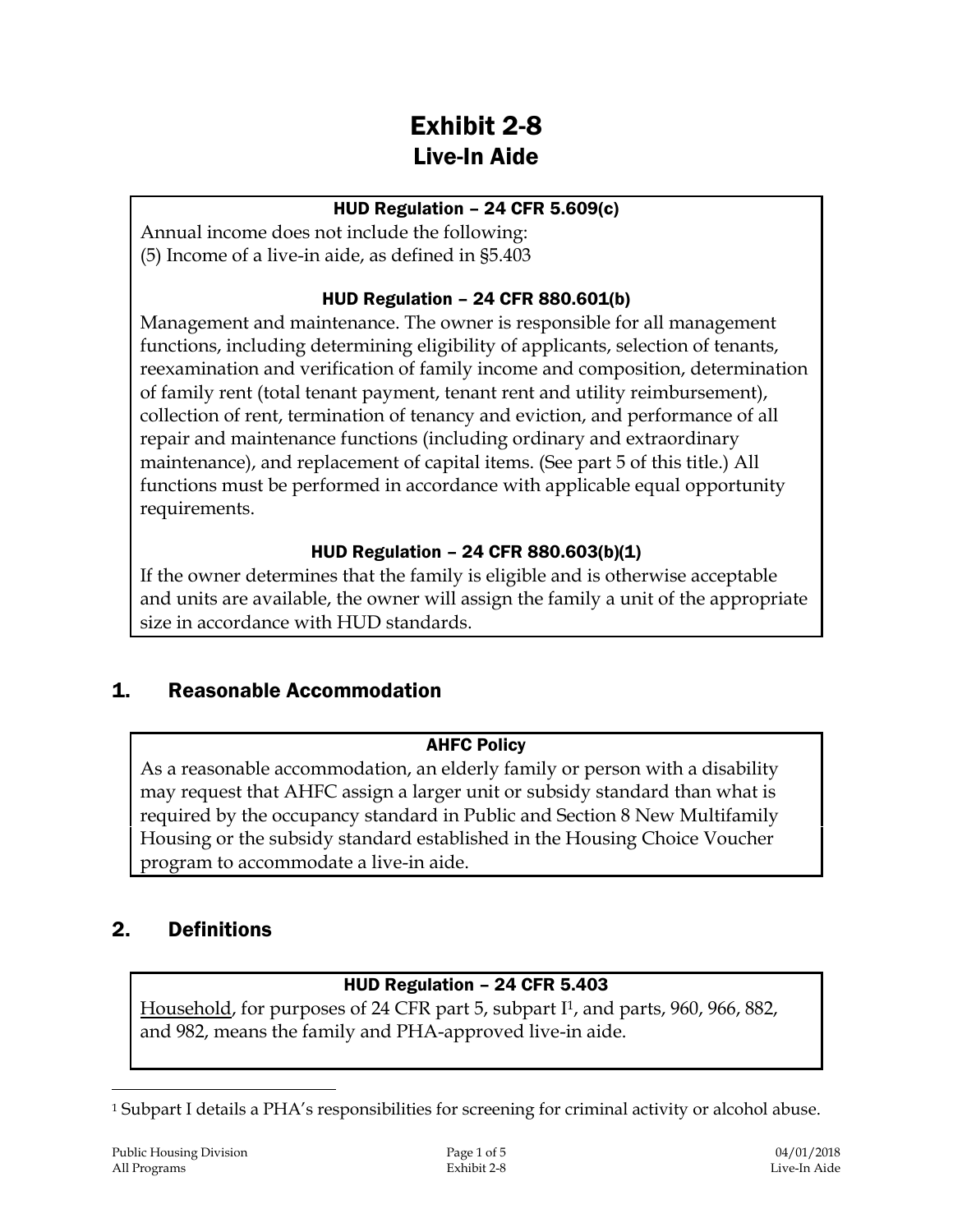Live-in aide means a person who resides with one or more elderly persons, or near-elderly persons, or persons with disabilities, and who:

(1) Is determined to be essential to the care and well-being of the persons;

(2) Is not obligated for the support of the persons; and

(3) Would not be living in the unit except to provide the necessary supportive services.

#### HUD Regulation – 24 CFR 880.201

Family. As defined in part 5 of this title.

### AHFC Policy

A live-in aide is a specific person who resides with one or more elderly, nearelderly, or disabled persons and meets all of the following conditions:

- 1. Is qualified to provide the needed care recommended by a health care professional as essential to the well-being of a family member;
- 2. Is not obligated for the support of that person a live-in aide will maintain separate finances from the household member;
- 3. Would not be living in the unit except to provide the necessary supportive services – a live-in aide cannot be living with the family member receiving assistance prior to becoming the aide;
- 4. Establishes the unit as his/her primary residence; and
- 5. Will not be eligible to continue to receive the benefit of assistance if the family member is no longer eligible to receive assistance or vacates the unit.

### 2.A Family Member as a Live-in Aide

An individual already living in the unit may provide necessary care to a family member. However, this individual cannot be classified as a live-in aide. This individual will continue to be counted as a family member for purposes of determining eligibility, income, and unit size or subsidy level.

If a proposed live-in aide is a relative of a family member, AHFC may ask the proposed live-in aide to provide verification of his/her prior residence. If the individual is approved as a live-in aide, the family will receive additional subsidy to house this individual.

### 2.B An Aide Provided by an Agency

A live-in aide provided through an agency who will claim the unit as his/her residence must pass AHFC's screening criteria. The family will receive additional subsidy to house this individual.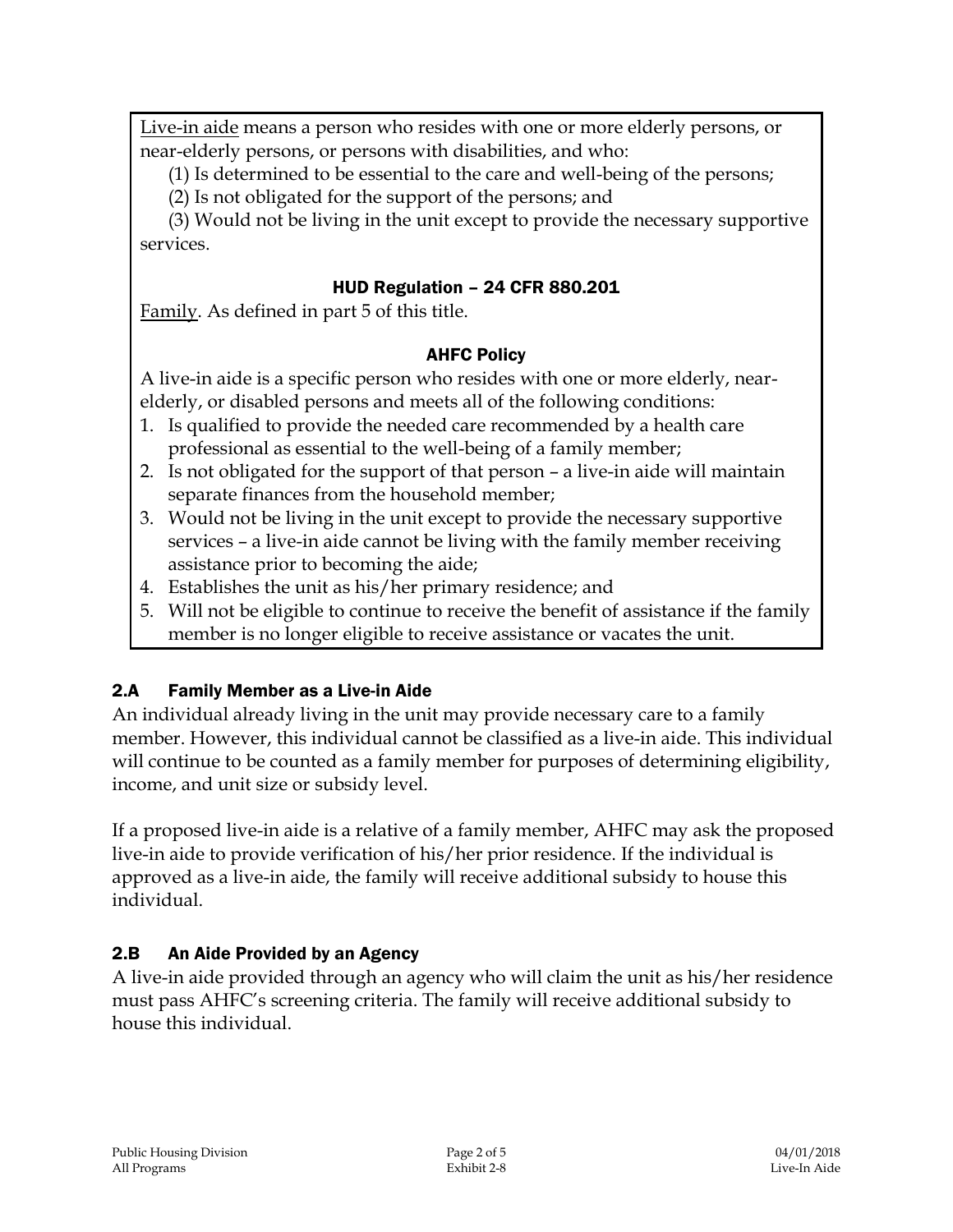### 2.C Occasional, Rotating, or Intermittent Care

Aides provided by a family or through an agency who will rotate or provide occasional or intermittent care are not subject to AHFC's screening criteria as the unit is not the primary residence. Current HUD regulations do not permit additional subsidy for these types of aides.

A family may request a reasonable accommodation for additional subsidy for AHFC to consider on a case-by-case basis. AHFC's Housing Operations Director, or designee, will review these requests.

### 3. Verification Procedures

A family is required to report all changes to family composition to AHFC. This includes the addition or removal of a live-in aide.

|  | <b>AHFC Policy</b>                                                                                                                                    |
|--|-------------------------------------------------------------------------------------------------------------------------------------------------------|
|  | AHFC will screen all individuals who will live in the unit using its screening<br>criteria in Chapter 2.                                              |
|  | 6. Persons serving as rotating or intermittent aides will not be screened by<br>AHFC as they will not reside in the unit.                             |
|  | 7. AHFC may conduct an inspection at any time (after proper notification to the<br>family) to verify a live-in aide is residing in a subsidized unit. |

AHFC will notify the family if an individual is not approved as a live-in aide. Any documentation supporting the denial will be attached to the written notification. The family is eligible to grieve the denial under AHFC's grievance procedures.

### 4. Subsidy or Occupancy Standard

#### HUD Handbook 4350.3 – Occupancy Standards

Chapter 3, Section E.

1. Owners have discretion in developing occupancy policies that meet the needs of the specific property. HUD does not prescribe specific policies owners must implement but provides guidelines owners must follow when developing written occupancy standards.

4. Owners may consider the size of the unit, the size of the bedrooms, and the number of bedrooms so long as their policy allows for family preferences (within HUD guidelines) to be considered. As owners develop and implement occupancy standards, they must take into consideration the following factors: c. The family's need for a larger unit as a reasonable accommodation; and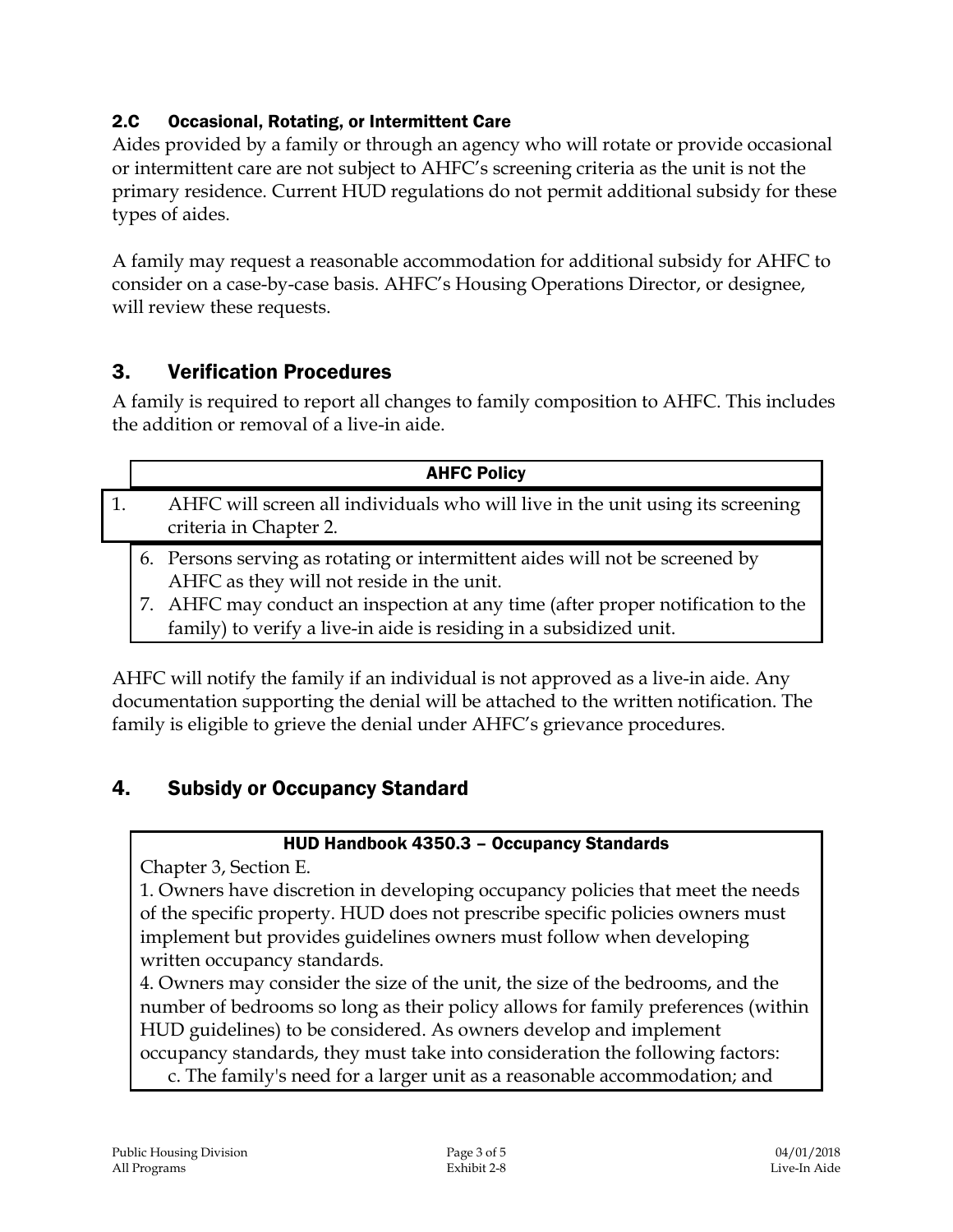d. Balancing the need to avoid overcrowding with the need to avoid underutilization of the space and unnecessary subsidy.

6. Counting family members. In order to determine the size of unit that would be appropriate for a particular family, the owner needs to determine the number of family members.

d. The owner must count live-in aides for purposes of determining appropriate unit size.

#### Public & Indian Housing Notice 2014-25<sup>2</sup>

3. Programmatic Explanations.

C. Subsidy Standards. A PHA may only approve one additional bedroom for a live-in aide. Although a live-in aide may have PHA-approved family member/s live with him/her in the assisted unit, no additional bedrooms will be provided for the family members of the live-in aide. The PHA must ensure that housing quality standards (HQS) will not be violated and that there will be no more than two people per bedroom or living/sleeping space in the unit in accordance with 24 CFR §982.401(d)(2)(ii). If the approval of additional family members of a live-in aide would result in the violation of HQS, the additional family members of the live-in aide may not be approved.

### AHFC Policy

For AHFC-owned units where available, AHFC will increase a family's unit size by one bedroom in order to house an approved live-in aide. A family may choose to reside in a smaller unit.

### 5. Regular Examination Process

|    | <b>AHFC Policy</b>                                                           |
|----|------------------------------------------------------------------------------|
| 1. | If a family member's disability and continuing need for a live-in aide is    |
|    | apparent and the live-in aide remains the same, the family will not be       |
|    | required to re-verify their need for the live-in aide.                       |
| 2. | If a family member has a live-in aide provided by a State-funded agency, the |
|    | family will not be required to re-verify the need for a live-in aide.        |

### 5.A Family Change of Live-in Aide

If a family wants to change the person serving as the live-in aide, the family must request to add the person to the household. This person is subject to AHFC's screening criteria.

 $\overline{a}$ 

<sup>2</sup> Public and Indian Housing Notice 2014-25, "Over Subsidization in the Housing Choice Voucher Program," issued October 16, 2014.